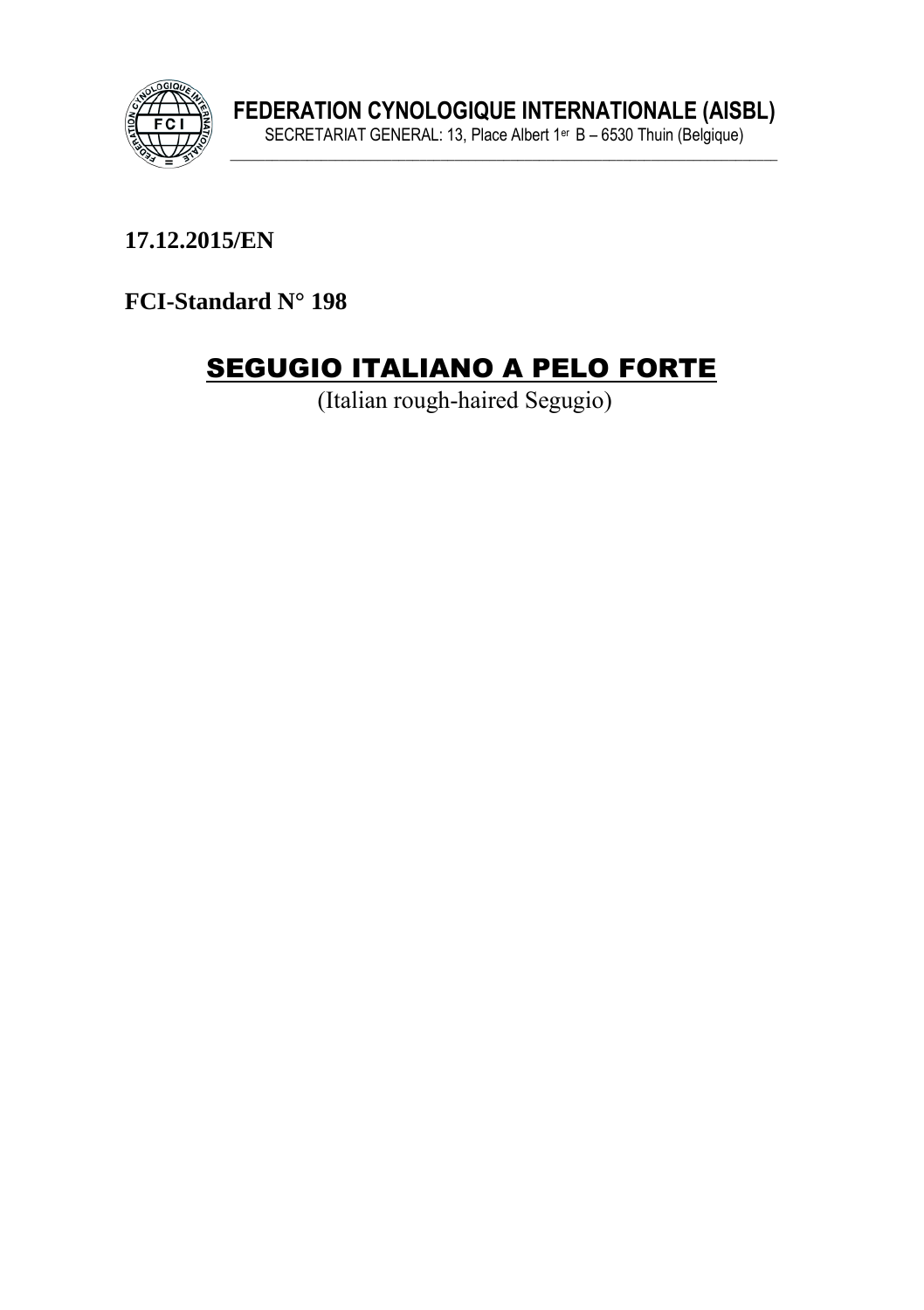**TRANSLATION**: Mrs Peggy Davis. Revised by Renée Sporre-Willes. Official language (EN).

#### **ORIGIN**: Italy.

## **DATE OF PUBLICATION OF THE OFFICIAL VALID STANDARD**: 13.11.2015.

**UTILIZATION**: Dog for hunting especially the hare and the wild boar.

| <b>FCI-CLASSIFICATION:</b> Group 6 Scenthounds and related |                     |                                  |
|------------------------------------------------------------|---------------------|----------------------------------|
|                                                            |                     | breeds.                          |
|                                                            |                     | Section 1.2 Medium-sized Hounds. |
|                                                            | With working trial. |                                  |

**BRIEF HISTORICAL SUMMARY**: The origin of the Segugio loses itself in the passing of time. Dogs of the same type and stature as the present Segugio adorn the statutes of *Diane the Huntress* (Naples Museum) and that of *Diana with Bow and Arrow* (Vatican Museum). In a Lombard necropolis of the province of Verona, there have recently been discovered two skeletons in perfect state of conservation, of which the conformation is identical to that of the modern Segugio. At the castle of Borso d'Este (1600), one can see a painting that gives an excellent representation of the present Segugio.

**GENERAL APPEARANCE**: Dog of medium proportions, the body fitting into a square; harmonious as to size (heterometric  $=$  normal proportions between the size and the different parts of the body) and harmonic in proportion to the profiles (alloidism = concordance between the profiles of the head and body). The construction is well balanced, perfectly symmetrical, well built, with lean shapes, well muscled and without trace of fat, making him capable of following game from dawn to dusk.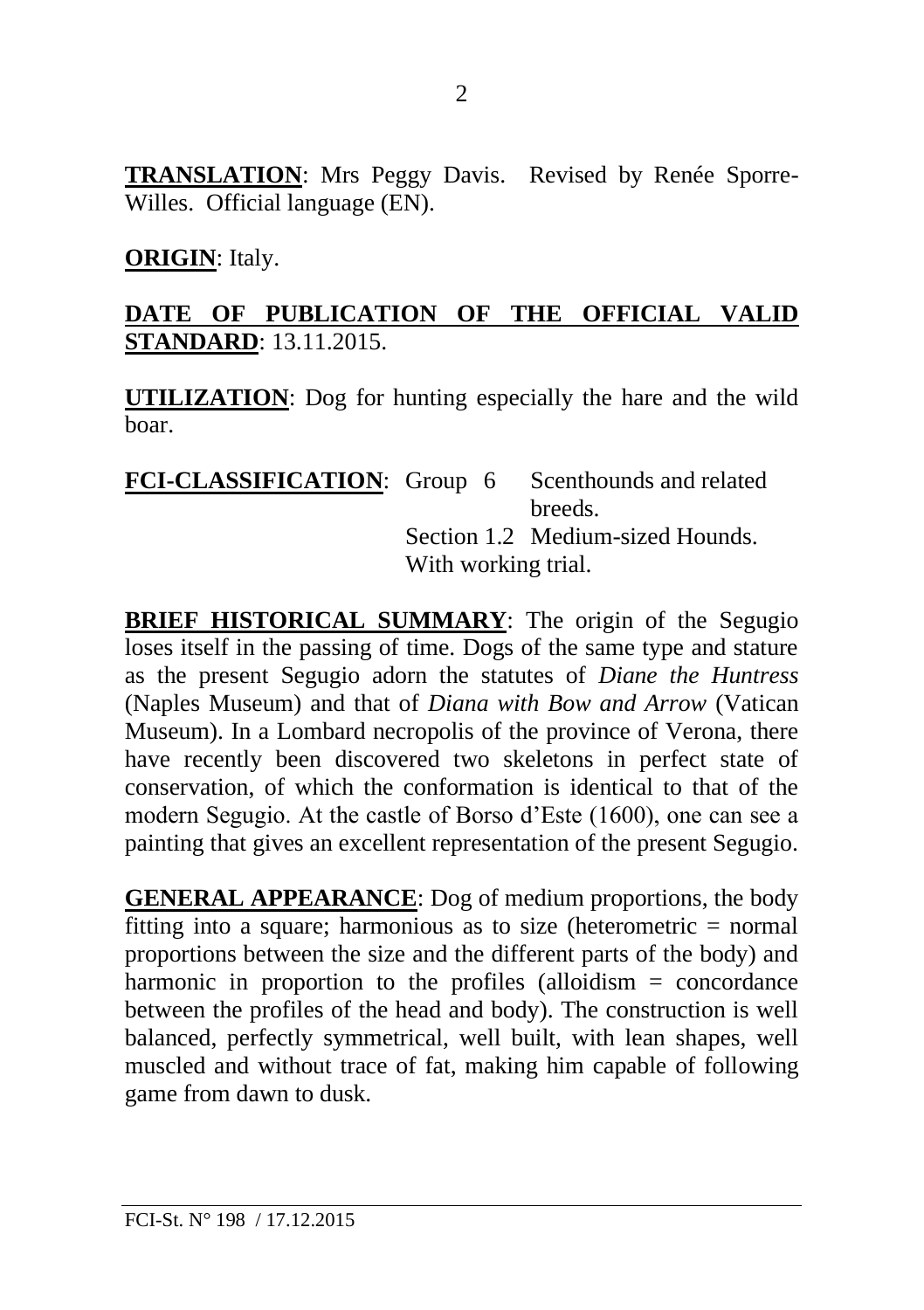**IMPORTANT PROPORTIONS:** Height from ground to withers is equal to the length of the body measured from the scapulo-humeral articulation to the point of the ischium (from point of shoulder to point of buttock). The withers must not be too prominent, but they should be slightly above the level of the croup. The length of the muzzle must reach half the length of the head. The depth of the chest is slightly less than half the height at the withers.

**BEHAVIOUR/TEMPERAMENT:** The Segugio is perfectly adapted to the most difficult terrains and can be used as well in the mountains as on level ground. Very resistant and fast, he works with ardour and passion, alone or in a pack. Compared with the shorthaired subjects, he is more reserved, less exuberant, wise, calm and poised for the job. His expression is friendly, soft and proud, yet veiled by a melancholic reflection. His voice is resonant and very harmonious.

**HEAD**: Longish in shape. The length reaches 4/10ths of the height at the withers.

#### CRANIAL REGION:

Skull: Seen from above the skull presents un elongated ellipse shape; in profile, the upper longitudinal axis is moderately divergent in relation to the longitudinal axis of the muzzle; the profile of the skull is slightly convex; the bi-zygomatic width must be inferior to half the length of the head; the superciliary arches are only slightly developed; frontal furrow not pronounced; the occipital protuberance should be distinct, but slightly recessed, therefore only slightly visible, perceptible only by touch; it must be short.

Stop: Only slightly marked; from the muzzle, the upper profile must ascend in a soft slope towards the skull.

#### FACIAL REGION:

Nose: Large; seen in profile protrudes beyond the forward vertical line of the lips; fresh and moist, with well-opened and mobile nostrils. Always black.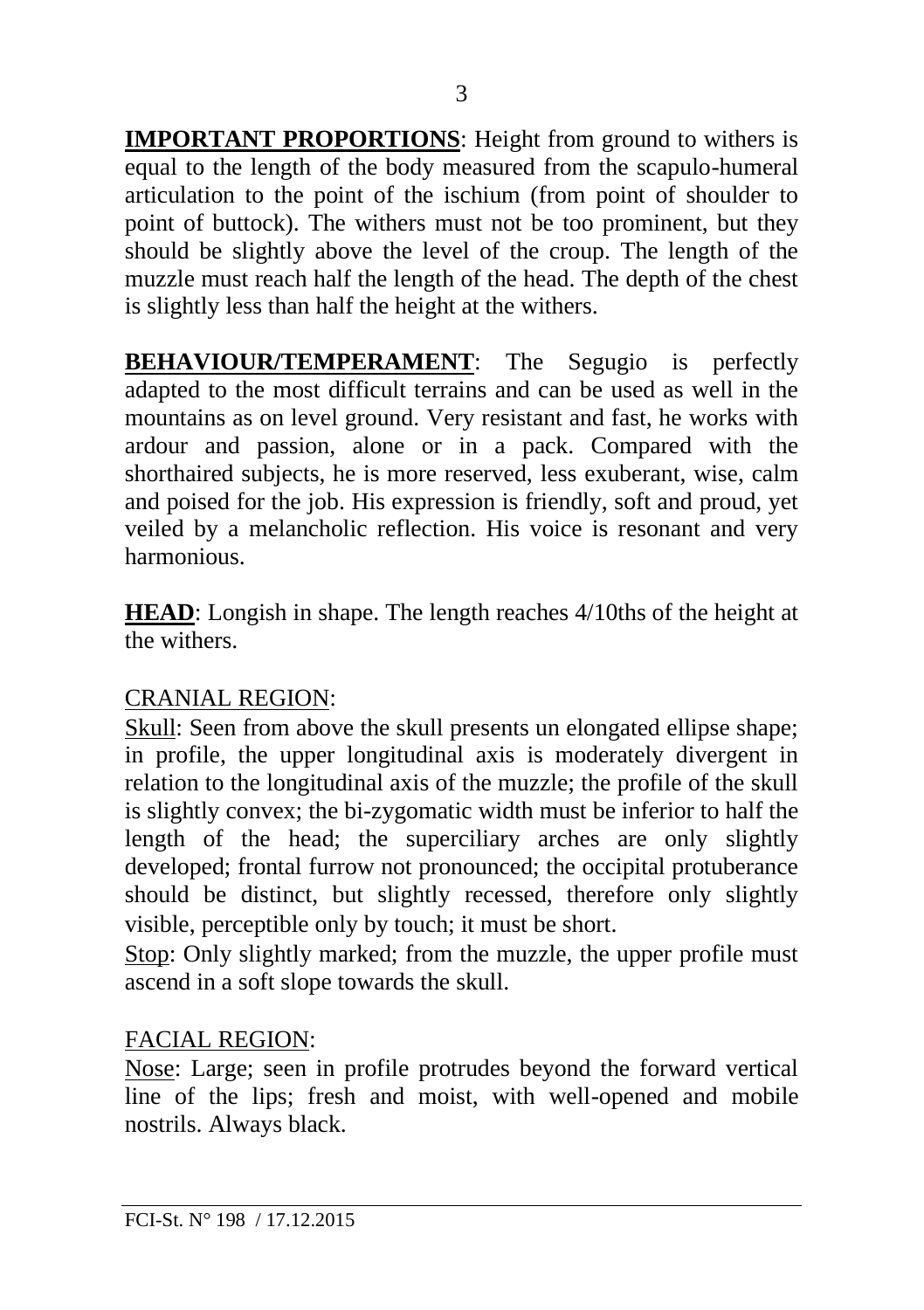Muzzle: The muzzle measures half the length of the head; the depth exceeds just slightly half the length; the width reaches 17% of the length of head; the upper profile is slightly convex; the lateral sides of the muzzle converge, but not to the point of making the muzzle pointed. In the entire length, the branches of the lower jaw are almost in a straight line; they are slightly developed in their fore part. The sub-orbital region is chiselled, but a little less than in the shorthaired Segugio.

Jaws/Teeth: Jaws strong in appearance normally developed; the dental arches of the incisors perfectly adapted. Teeth white, regularly aligned and of normal size; complete dentition; scissor bite is correct, pincer bite is acceptable.

Cheeks: Not too marked.

**EYES**: Large, luminous eyes of dark ochre colour; in semi-lateral position, the inner corner of the eyelids must be at equal distance from the forward edge of the nose and the external point of the occipital crest; fascinating expression, a look soft and proud with a veil of sadness; eye opening almond-shaped with perfectly close fitting eyelids. The rim of the eyelids must be black.

**EARS**: Their inset, of moderate width, is at the level of the zygomatic arches; they are hanging, of triangular shape, flat in almost their entire length (66–70 % of the length of the head) and very broad. The ear ends in a sharp point. Although thin, the ear cartilage must be rather rigid in its entirety; its insertion, very rigid, is characterized by a torsion that draws the ear forward without allowing it to relax nor to fold over on itself, nor to curl. The point is turned slightly inwards. The ear is covered with hair of moderate length, shorter than that of the body, less harsh, and without any fringes.

**NECK**: The topline of the neck is slightly arched, the lower part absolutely without dewlap. The length of the neck corresponds to the length of the head and thus reaches 4/10 of the height at the withers.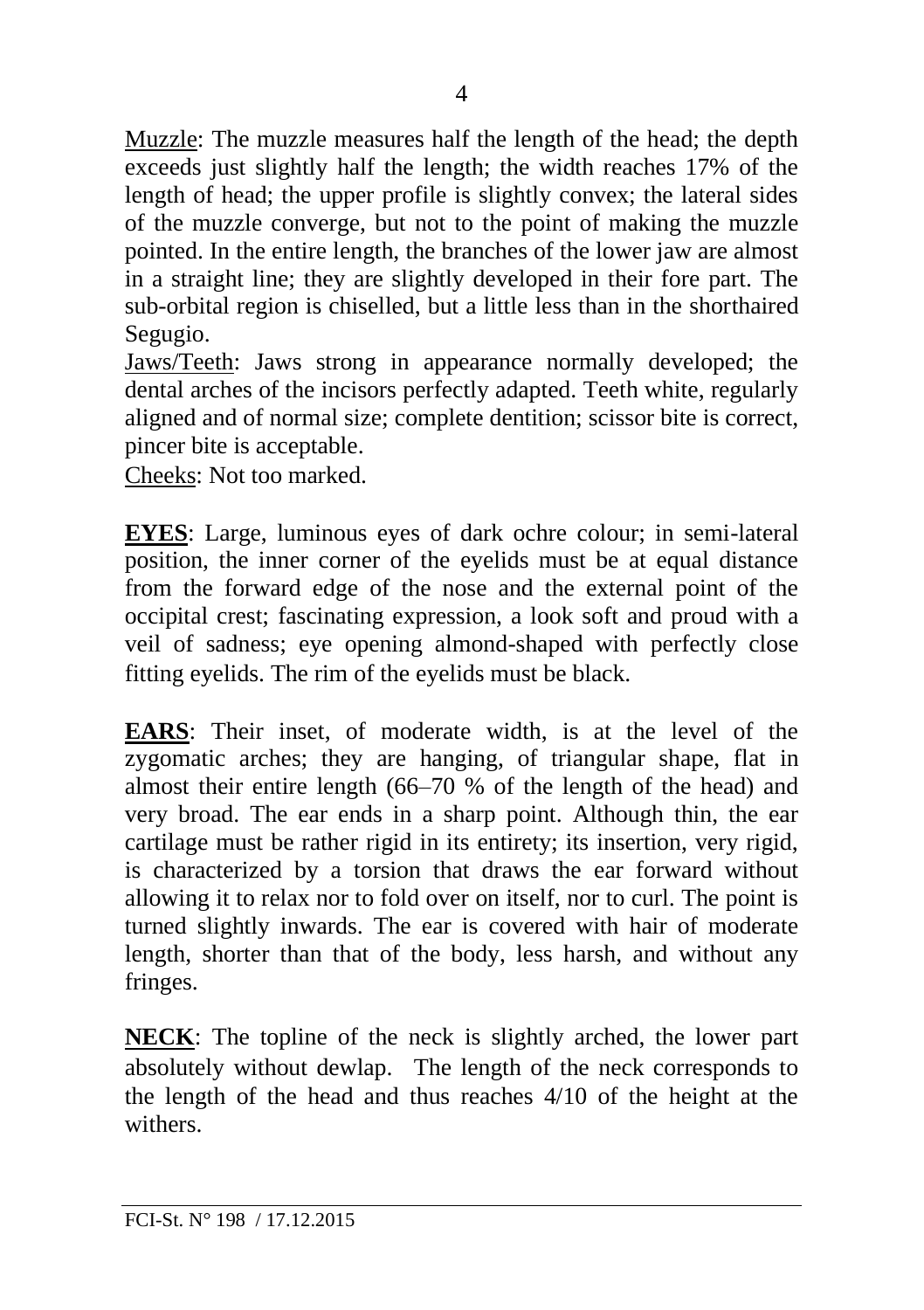The shape is that of a truncated cone attached to the head by a welldefined nape; the neck must connect to the body by blending harmoniously with the shoulders; very lean and light, it must give the impression of not being very muscular.

**BODY**: The length, measured from the point of the shoulder to the point of the buttock, is equal to the height at the withers.

Topline: Seen in profile, from the withers to the croup, the topline is straight. Just slightly convex at loin level.

Withers: Only slightly raised over the backline and narrow because of closeness of the top of the shoulder blades; blends harmoniously with the neck.

Back: Upper profile of back is straight, well muscled even if not very apparent. The ratio between the thoracic length and that of the lumbar region is of 3 to 1.

Loin: Short, the width is a little inferior to the length; muscles well developed.

Croup: Upper profile of the croup is slightly convex. The croup is considered to be horizontal; the length is about 1/3 of the height at the withers, quite broad and with powerful musculature.

Chest: The depth is slightly less than half the height at the withers; well developed without appearing barrel shaped; the arches of the upper ribs must be well sprung, lower part of chest of moderate width; the point of fore chest of the sternum must be at the level of the point of shoulder.

Underline and belly: The lower profile is determined by a straight line, which rises gradually towards a lean abdomen (belly), never tucked up. The flanks are slender, never fleshy.

**TAIL**: Set high, on the line of the croup, thicker at the base than that of the shorthaired Segugio, it is covered with hair in the entire length, but without any fringes. At rest, it hangs sabre fashion. In action, it rises at the level of the topline and wags from left to right, while just touching the flanks lightly, or sometimes goes round in rotating movements. The tail is considered to be long although the tip ends just close to the point of hock.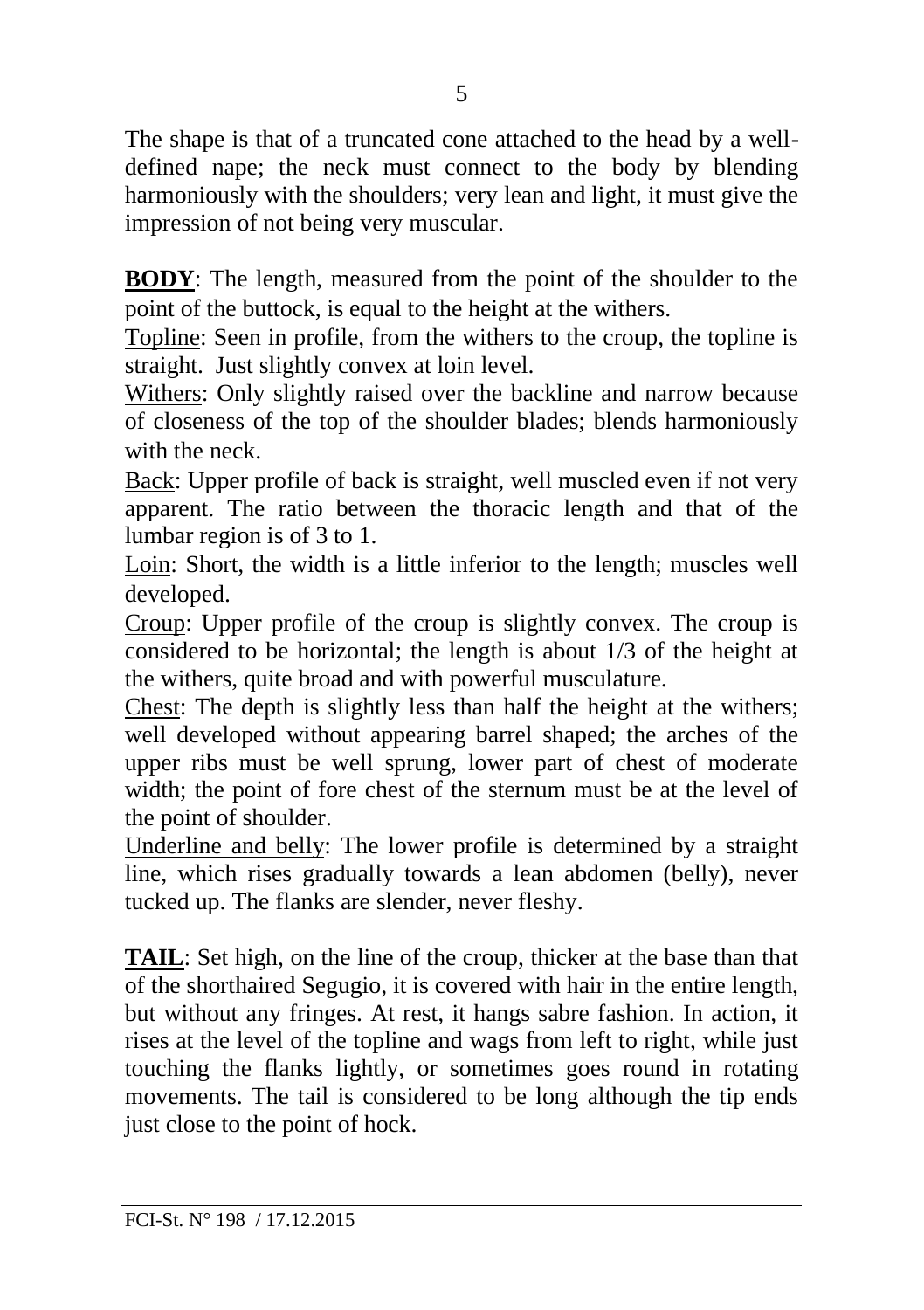#### **LIMBS**

#### FOREQUARTERS:

General appearance: The forequarters, seen in profile, follow a vertical line which, from the scapulo-humeral articulation, must reach the ground while touching the point of the toes, whereas a lowered vertical from the elbow point must divide in two almost equal parts, (the large being the front part), the forearm and the carpus, coming out at mid length on the back of the pastern. The height of the foreleg from the ground to the elbow is equal to half the height at the withers.

Shoulder: The shoulder is lean, long, very free in movement; the top of the shoulder blades are very close to each other. The obliqueness below the horizontal goes from 45° to 55°.

Upper arm: Well joined to the body; like the shoulder, endowed with long and lean muscles; set parallel to the median plane of the body. The scapulo-humeral angle is of 110°, with an obliqueness of the shoulder blade of 45°.

Elbow: Equidistant from the median plane of the body; neither turn in nor out. Humero-radial angle of 135° to 145°.

Forearm: The length reaches 1/3 of the height at the withers; the forearm is vertical, the cubital-carpal groove is well visible. It must give the impression of a lean (dry) and very thin limb.

Carpus (Wrist): Lean (dry), covered with fine and thin skin. Seen from the front, it extends in the vertical line of the forearm.

Metacarpus (Pastern): The length is at least 1/6 of the length of the foreleg measured from the ground to the elbow; in profile somewhat slanting towards the front.

Forefeet: Oval shaped (hare foot), well knit, arched toes, covered with dense hair; digital pads not very fleshy; pads dry, hard, leathery, always black. Strong nails, curved and always black. The presence of some white nails (not pink) is not a fault.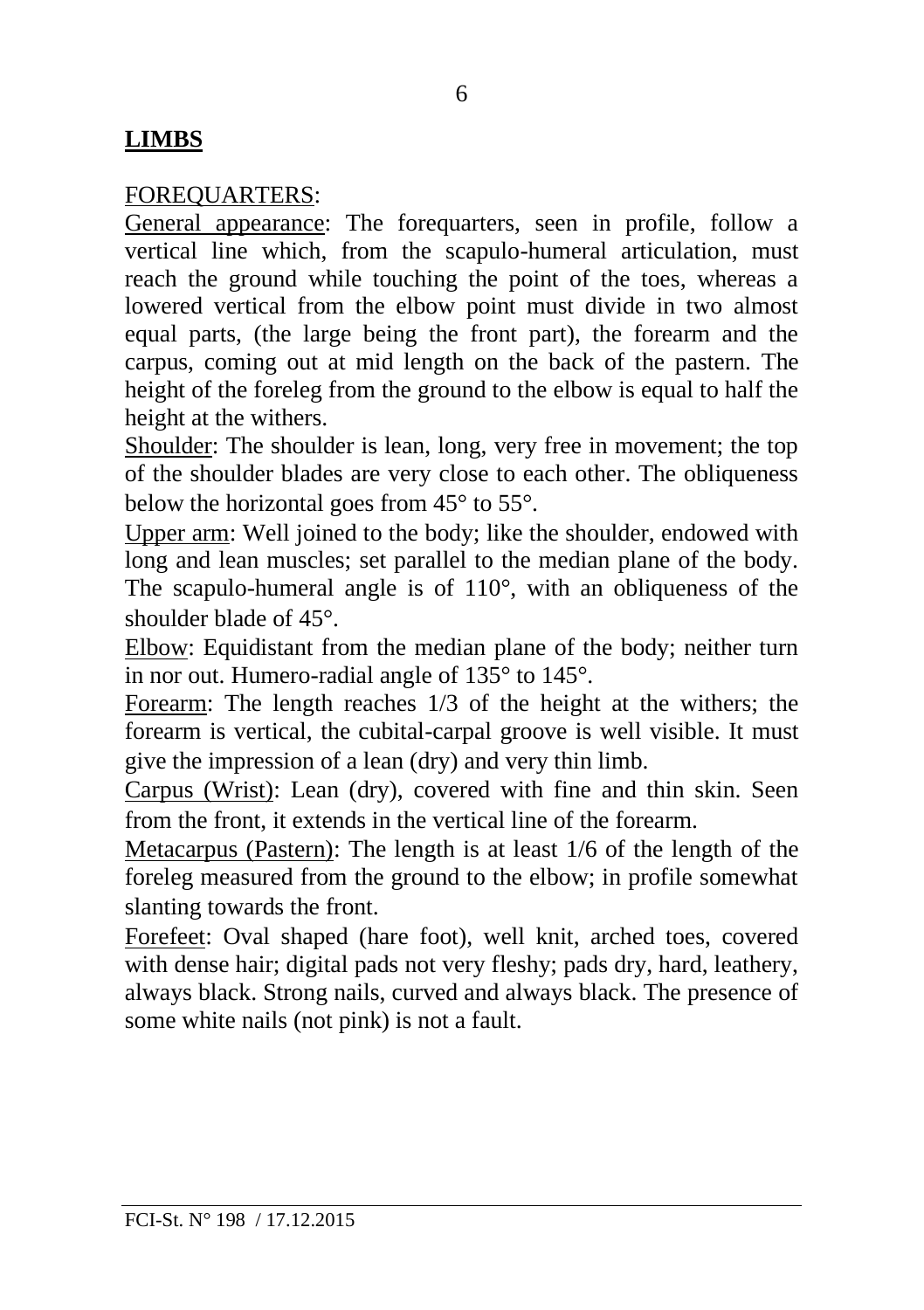## HINDQUARTERS:

General appearance: An imagined vertical line from the point of the buttock touches or almost falls on the tips of the toes. Seen from behind, a vertical line from the point of the buttock divides, in two equal parts, the point of the hock-joint, the hock and the hind feet. The total length of the hindlegs is about 90% of the height at the withers.

Thigh: Long and broad. The length reaches at least a third of the height at the withers. The lower edge is slightly convex; the point of the buttock is very visible. The bulging muscles are clearly divided, one from the other. The angle of the coxo-femoral articulation varies between 90° and 95°.

Stifle (Knee): In a vertical line with the limb; neither turned in nor out. The stifle joint angle varies between 110° and 120°.

Lower thigh: The length is just slightly inferior to that of the thigh, and the obliqueness below the horizontal is 40°. Covered with lean muscles; the groove between the hock tendon and the bone is well defined and evident, with the outer saphenous vein quite prominent.

Hock joint: Seen laterally, the sides are very wide; it is considered to be low because the distance from the ground to the hock point does not exceed 27% of the height at the withers. The tibio-tarsal angle, closed because of the accentuated obliqueness of the tibia, oscillates between 115° and 125°.

Metatarsus (Rear pastern): The length is defined by the height of the hock-joint; strong and lean, perpendicular to the ground. No dewclaws.

Hind feet: Oval shaped (hare foot) but less oval than the forefeet, well knit, arched toes, covered with dense hair; digital pads not very fleshy; pads dry, hard, leathery and always black. Strong nails, curved and always black. The presence of some white nails (not pink) is not a fault.

**GAIT/MOVEMENT**: Preferred gait is the gallop, but the hunting action forces him equally to walk and trot.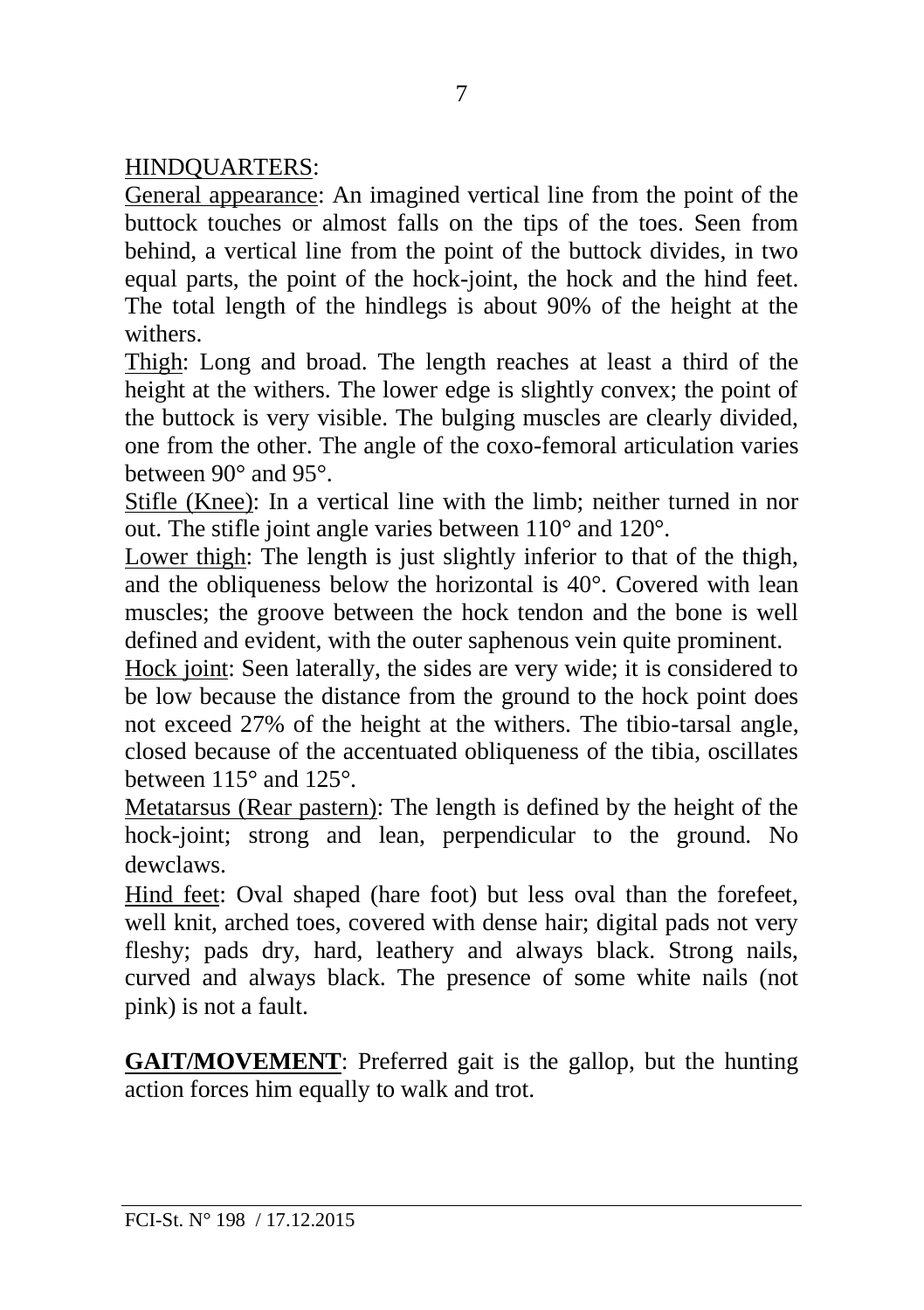**SKIN:** Close fitting all over the body, somewhat thick. The pigmentation of the third eyelids, nails, central and digital pads is exclusively black. Dark pigmentation of the palate is not required, but is highly desirable.

## **COAT**:

Hair: On the body the length of the hair should not be more than 5 cm. The hair is definitely rough, except on the head, on the ears, the legs, the tail and the muzzle, where the hair is usually less rough than on the body and the lips; under the lips, the hair, although of moderate length, forms the so-called beard. The hair on the superciliary arches is of limited length so as not to fall over the eyes or hide them.

Colour: The permissible colours are the whole range of solid fawn, shading from the dark red fawn with black overlay to light fawn, and black and tan. The fawn may have white on the muzzle and the skull (symmetrical mask or not), a white star on the chest, white on the neck, on the pastern and hocks, on the feet and the tip of the tail. However white is not desirable, and the less there is, the better. The black and tan may have only the white star on the chest; in that case, the Segugio is called tricolour.

#### **SIZE AND WEIGHT**:

Height at the withers: Males:  $52 \text{ cm} - 60 \text{ cm}$ . Females:  $50 \text{ cm} - 58 \text{ cm}$ . A tolerance of  $+2$  cm is allowed for excellent dogs.

| Weight: | Males: $20 \text{ kg} - 28 \text{ kg}$ .   |  |
|---------|--------------------------------------------|--|
|         | Females: $18 \text{ kg} - 26 \text{ kg}$ . |  |

**FAULTS:** Any departure from the foregoing points should be considered a fault and the seriousness with which the fault should be regarded should be in exact proportion to its degree and its effect upon the health and welfare of the dog and its ability to perform its traditional work.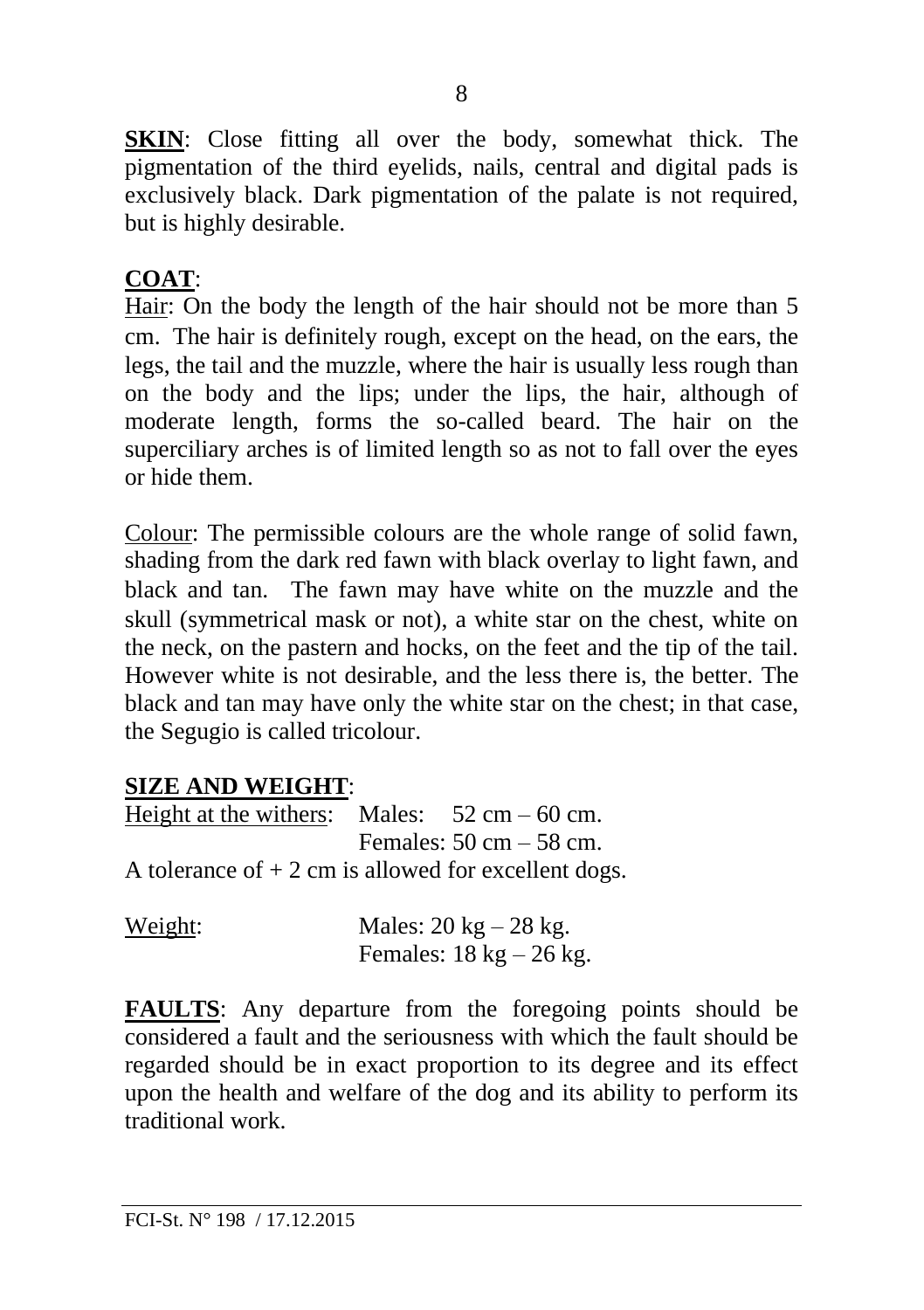• Constant pacing.

## **SEVERE FAULTS**:

- Convergent cranio-facial axes.
- Size over or under the margins indicated by the standard.

## **DISQUALIFYING FAULTS**:

- Aggressive or overly shy dogs.
- Any dog clearly showing physical or behavioural abnormalities.
- Concave muzzle.
- Total depigmentation or depigmentation of the greater part of the nose, lip rims or the eyelids.
- Wall eye.
- Overshot mouth.
- Tailless or short tail, whether congenital or acquired.
- Slate or lead colour; brindle coat; coffee, brown or liver colour or predominant white colour.

# **N.B.**:

- Male animals should have two apparently normal testicles fully descended into the scrotum.
- Only functionally and clinically healthy dogs, with breed typical conformation should be used for breeding.